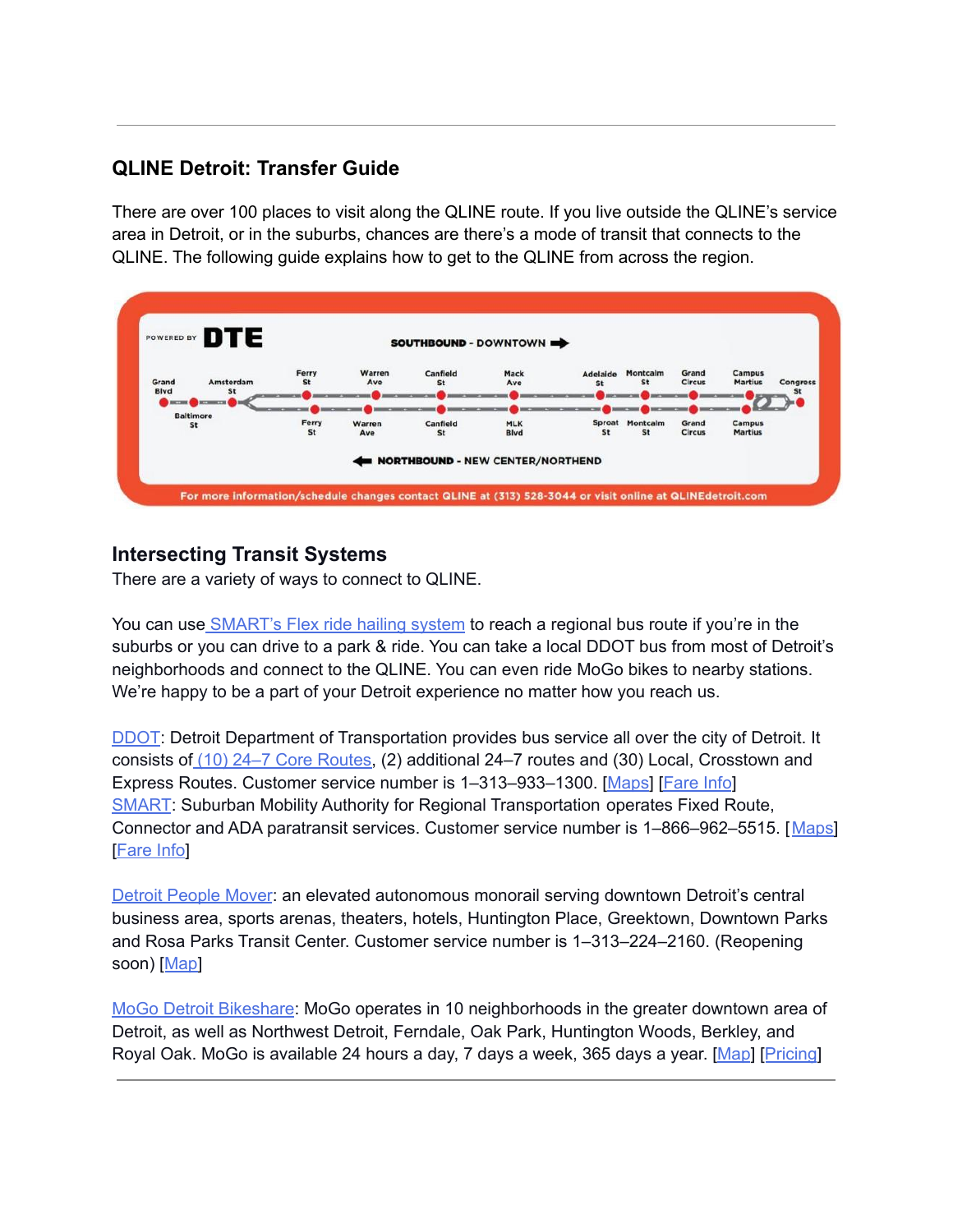

Photo by David Gifford

#### **Baltimore Street**

The [Baltimore](https://goo.gl/maps/rR8gnWFL1YesFyWG6) Station is a major transfer hub located in New [Center](https://letsdetroit.com/community/new-center-detroit/), Detroit. This burgeoning [dining](https://detroit.eater.com/neighborhood/580/new-center), shopping, and [entertainment](https://www.broadwayindetroit.com/plan-your-visit/fisher-theatre) destination is located near the start of the QLINE route between Milwaukee & Baltimore. Detroit's [Amtrak](https://www.amtrak.com/stations/det) station is just a block to the south, [MoGo](https://mogodetroit.org/) [Bikeshare](https://mogodetroit.org/) two blocks west and local & regional bus stops are just across from the platform.

- FAST [Woodward](https://ferndaletransitguide.weebly.com/destinations.html) is an all-day regional service from SMART that runs every 20 minutes. You can park & ride in the suburbs and ride to downtown, transferring at the QLINE or riding all the way to Larned. Route #461 runs from downtown Detroit to Troy with stops in Midtown, [Historic](https://www.historicbostonedison.org/) Boston Edison District, [Highland](https://www.highlandparkmi.gov/) Park, State Fair [Transit](https://detroitmi.gov/departments/detroit-department-transportation/state-fair-transit-center) Center[,](https://downtownferndale.com/) [Ferndale](https://downtownferndale.com/), [Detroit](https://detroitzoo.org/) Zoo, [Royal](https://downtownroyaloak.org/) Oak, [Birmingham](https://www.allinbirmingham.com/), Somerset [Collection,](https://www.thesomersetcollection.com/) Big Beaver & Crooks, and Troy Civic [Center](https://goo.gl/maps/yYfveFttyY9BaXFy7) Park & Ride. Route #462 makes the same stops but after Birmingham it continues north to St. Joseph Mercy [Oakland,](https://www.stjoeshealth.org/location/st-joseph-mercy-oakland-hospital-1) [Downtown](https://mainstreetpontiac.org/) Pontiac, [Great](https://greatlakescrossingoutlets.com/) Lakes [Crossing](https://greatlakescrossingoutlets.com/) Outlets and [Auburn](https://www.meijer.com/shopping/store-locator/185.html) Hills Meijer. [\[Map\]](http://www.smartbus.org/Schedules/Route-Schedules/view/RouteImages/routeid/461)
- DDOT [#4-Woodward](https://ddot.info/route/4) is a 24-hr local bus that runs between the old State Fair Grounds near 8 Mile and downtown Detroit, making frequent stops. Destinations north of Grand Blvd include the [Historic](https://www.historicbostonedison.org/) Boston Edison District, [Highland](https://www.highlandparkmi.gov/) Park, [Palmer](https://www.peopleforpalmerpark.org/) Park and [Meijer.](https://www.meijer.com/shopping/store-locator/268.html) Many suburban **[SMART](https://www.smartbus.org/Portals/0/System%20Maps/2022%20Web%20System%20Map%201-3-22.pdf?ver=EkmMr0OQtzg9aiAMsWtBkA%3d%3d) buses** transfer at State Fair to #4-Woodward which meets up with the QLINE in New Center.
- Amtrak's [Wolverine](https://amtrakguide.com/routes/wolverine/) passenger train arrives and departs three times daily making runs north to Royal Oak, Birmingham & Pontiac and west to Dearborn, Ann Arbor, Jackson, Battle Creek, Kalamazoo, St. Joseph-Benton Harbor & on to Chicago.
- MoGo [Detroit](https://mogodetroit.org/) has a nearby stop on Second at W Grand Blvd.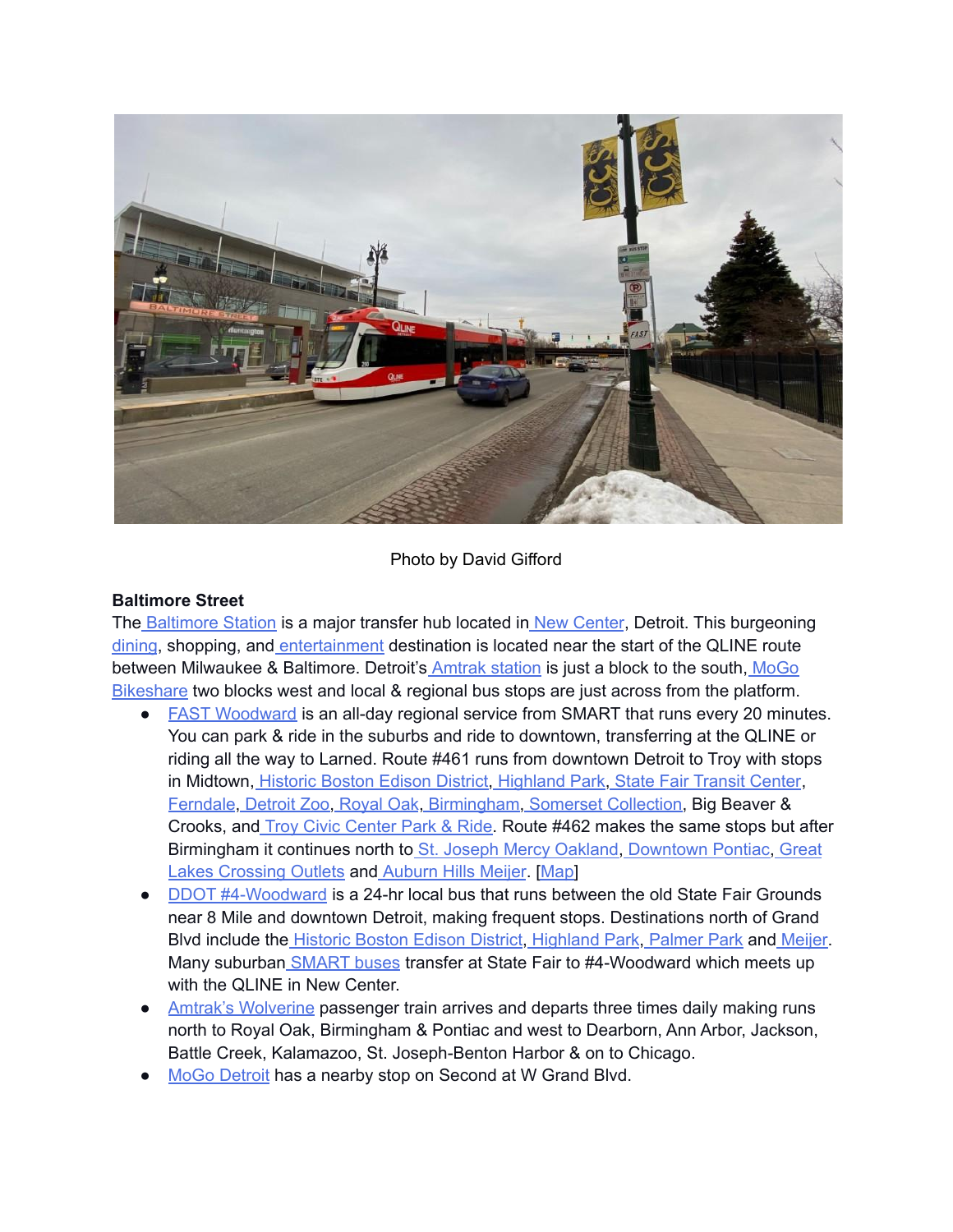#### **Warren Ave.**

The [Warren](https://goo.gl/maps/yhySQG9LNjdsDZ7d7) Station is located in the heart of [Midtown](https://visitmidtown.com/) and Detroit's [Cultural](https://www.experiencedetroit.com/culturalcenter.htm) Center which includes Wayne State [University](https://wayne.edu/), Detroit Public [Library](https://detroitpubliclibrary.org/), Detroit [Historical](https://detroithistorical.org/) Museum, [Detroit](https://www.dia.org/) [Institute](https://www.dia.org/) of Arts, [Michigan](https://www.mi-sci.org/) Science Center, [Scarab](https://scarabclub.org/) Club, and Charles H. Wright [Museum](https://www.thewright.org/) of African [American](https://www.thewright.org/) History. This station intersects with DDOT's crosstown route on Warren Ave.

- DDOT [#8-Warren](https://ddot.info/route/8) is a 24/7 crosstown bus route that runs between the far east side and the far west side of Detroit while passing through north Dearborn. Bus stops are just across the street from QLINE platforms. There's so much along this route we're dividing it into two sections.
- Eastside: [Ascension](https://healthcare.ascension.org/locations/michigan/midet/detroit-ascension-st-john-hospital) St. John Hospital is a major transfer hub at the far east end of the route. There are many dining choices along the route from soul food to shawarma to Coney islands, Royal Skateland, Wayne County Family [Aquatic](https://www.waynecounty.com/departments/publicservices/parks/wayne-county-family.aspx) Center, Stellantis Assembly Plant, DDOT Offices, and John D. Dingell VA [Medical](https://www.va.gov/detroit-health-care/locations/john-d-dingell-department-of-veterans-affairs-medical-center/) Center.
- Westside: West of Woodward is Wayne State [University](https://wayne.edu/), Wayne State Sports [Complex](https://wsuathletics.com/facilities)[,](https://detroit.curbed.com/2020/2/18/21142560/core-city-detroit-philip-kafka-true-north) [Core](https://detroit.curbed.com/2020/2/18/21142560/core-city-detroit-philip-kafka-true-north) City, and a wide variety of Middle [Eastern](https://detroit.eater.com/maps/best-restaurants-dearborn) food options. At the far west end, you can access [Rouge](http://www.rougepark.org/) Park and Heinz Drive [pathway](https://www.experiencedetroit.com/hinesdrive.htm).
- MoGo Detroit bikeshare stations are located near the DIA on Farnsworth and on Cass near Old Main.

#### **MLK/Mack**

The Martin Luther King/Mack station is also in [Midtown](https://visitmidtown.com/) near [Orchestra](https://www.dso.org/) Hall and the [Detroit](https://www.dmc.org/) [Medical](https://www.dmc.org/) Center. Nearby Cass [Corridor](https://degiff.medium.com/cass-corridor-transit-guide-5294cbceaed) is hopping with food & retail there are a few key bus routes that transfer nearby as well. QLINE platforms are south of MLK/Mack, close to nearby bus stops.

- DDOT [#31-Mack](https://ddot.info/route/31) is an east side bus route that starts at Rosa Parks Transit Center and ends at [Ascension](https://healthcare.ascension.org/locations/michigan/midet/detroit-ascension-st-john-hospital) St. John Hospital. There are many places to shop, dine and drink along the whole route and transferring to the QLINE is easy at Woodward. Some popular spots along this route include Lumen, Bookie's, Harry's, Founders Detroit, Detroit Shipping Co, Whole Foods, Milano Bakery, The Commons, Lost River Tiki, and Blufin Sushi.
- DDOT [#42-Mid](https://ddot.info/route/42) City Loop is an underrated bus route that runs once an hour, 7-days a week. From the NW corner of Mack & Woodward, it runs in a counterclockwise loop up to Highland Park and back. Some notable destinations include El [Moore](https://elmoore.com/) Lodge, [Wayne](https://wayne.edu/) [State,](https://wayne.edu/) Tech [Town,](https://techtowndetroit.org/) Pistons [Performance](https://www.theplatform.city/pistons-performance-center/) Center, [CCS](https://www.collegeforcreativestudies.edu/), The Fisher [Building](https://www.fisherbuilding.city/)/Theatre, Henry Ford [Hospital,](https://www.henryford.com/) Motown [Museum,](https://www.motownmuseum.org/) Joseph Walker Williams [Community](https://detroitmi.gov/departments/parks-recreation/community-recreation-centers/joseph-walker-williams-center) Center, [The](https://thecongregationdetroit.com/) [Congregation](https://thecongregationdetroit.com/), [Detroit](https://www.detroitfarmandcider.com/) Farm & Cider, Downtown Highland Park, [Blackout](https://www.blkoutwalls.com/) Walls murals[,](https://schvitzdetroit.com/) The Schvitz [Bathhouse](https://schvitzdetroit.com/), Ford [Piquette](https://www.fordpiquetteplant.org/) Plant, Bethel AME [Church,](https://www.bethelamechurchdetroit.org/) Detroit [Medical](https://www.dmc.org/) [Center,](https://www.dmc.org/) and [Whole](https://www.wholefoodsmarket.com/stores/detroit) Foods.
- MoGo Detroit bikeshare station is located on Mack near Whole Foods.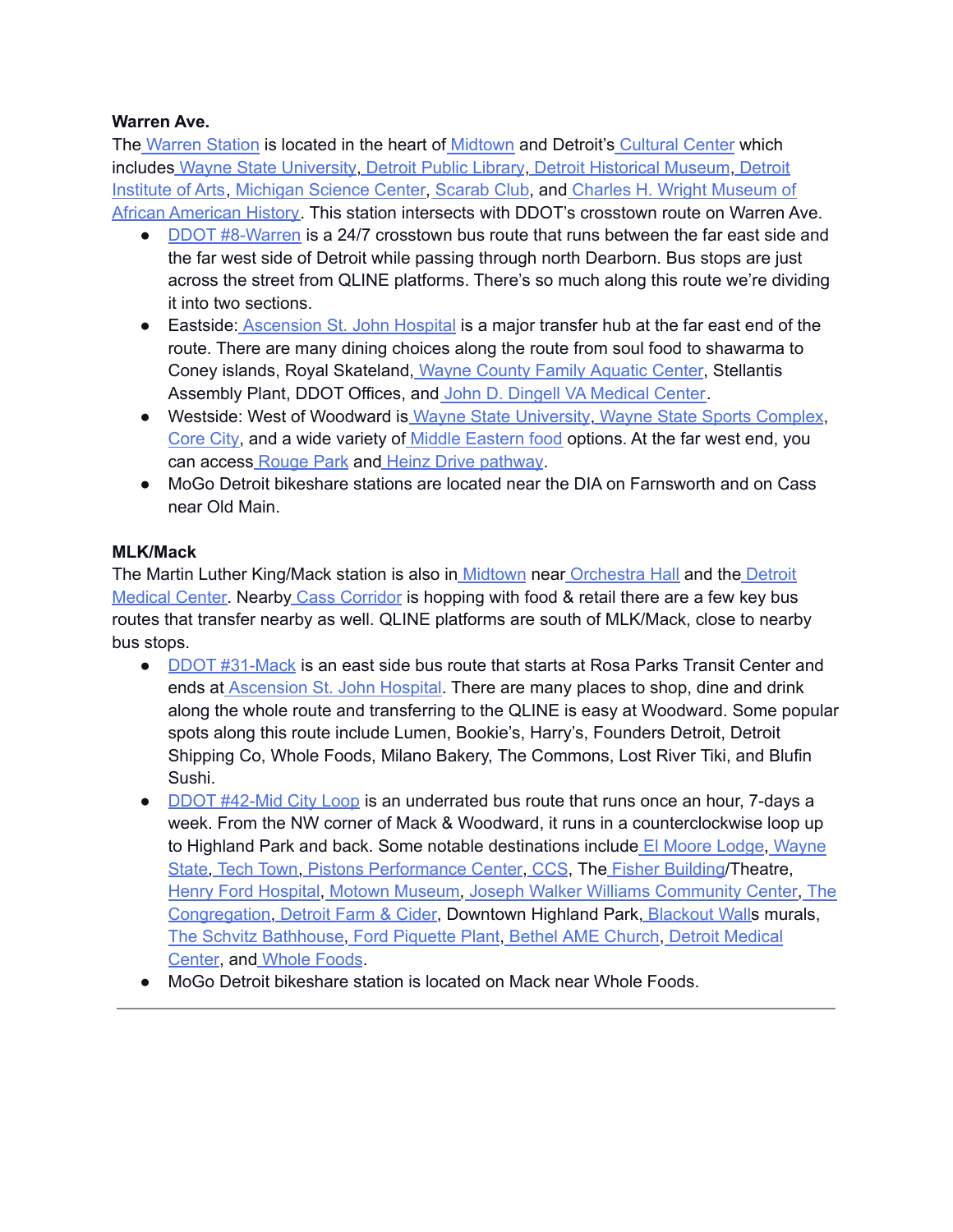

# Photo by David Gifford

# **Grand Circus**

The Grand Circus [Station](https://downtowndetroit.org/experience-downtown/downtown-detroit-parks/grand-circus-park/) sits at the heart of it all: the start of the [downtown](https://visitdetroit.com/inside-the-d/detroit-shopping-guide/) retail district, [hotels](https://visitdetroit.com/downtown-detroit-hotel-guide/)[,](https://visitdetroit.com/food-drink/?pg=1&or=popularity) [dining](https://visitdetroit.com/food-drink/?pg=1&or=popularity), [Detroit](https://detroitopera.org/) Opera, [Comerica](https://www.313presents.com/venues-events/comerica-park) Park, Detroit [Athletic](https://www.thedac.com/#/app-landing) Club, Gem [Theatre](http://gemcolonyevents.com/venues/gem-theatre/), [Detroit](https://www.musichall.org/) Music Hall, [Fillmore](https://www.livenation.com/venue/KovZpZAEAktA/the-fillmore-detroit-events) [Theatre](https://www.313presents.com/venues-events/fox-theatre), Fox Theatre, and Ford [Field](https://www.fordfield.com/). There are several other transit providers that stop here as well.

- Detroit [People](https://www.thepeoplemover.com/) Mover (service resuming soon) has a station located nearby on the second floor of the David [Whitney](https://www.davidwhitneybuilding.com/) Building. It runs counterclockwise on an elevated loop through downtown with destinations including Rosa Parks Transit Center, [Huntington](https://www.huntingtonplacedetroit.com/) Place [Convention](https://www.huntingtonplacedetroit.com/) Center, GM [Renaissance](https://gmrencen.com/) Center, [Greektown,](https://www.greektowndetroit.org/) [YMCA,](https://ymcadetroit.org/locations/boll/) [hotels](https://visitdetroit.com/downtown-detroit-hotel-guide/), and [entertainment](https://visitdetroit.com/things-to-do/entertainment/?pg=1&or=popularity).
- [D2A2](https://d2a2.com/) is a non-stop hourly bus service between downtown Detroit & Ann Arbor. Travelers can board at Ann Arbor's Blake [Transit](https://www.theride.org/) Center and arrive just west of Grand Circus Park on [Park](https://goo.gl/maps/NX4tVAVybiMpCWn89) Ave. Tickets are \$8 at the bus, \$6 in [advance](https://webshop-d2a2.michiganflyer.turnit.com/) & \$4 for seniors/disabled. There is so much to do & see in [downtown](https://www.annarbor.org/things-to-do/downtown/) Ann Arbor including the [University](https://umich.edu/) of Michigan.
- MoGo Detroit bikeshare station is on the west side of Woodward.
- Woodward buses stop and depart in Grand Circus Park also.

### **Congress**

The Congress Station sits south of Campus Martius and near Huntington Place [convention](https://www.huntingtonplacedetroit.com/) [center,](https://www.huntingtonplacedetroit.com/) [Bedrock](https://www.bedrockdetroit.com/) Detroit, and the Coleman A Young [Municipal](https://caymc.com/toc.cfm) Center. Nearby at Woodward and Larned, is a major bus transfer area for inbound and outbound buses and bikeshare. If you continue south to Jefferson you can pick up a variety of westside buses.

• MoGo [Detroit](https://mogodetroit.org/) has a nearby station at Larned and Woodward.